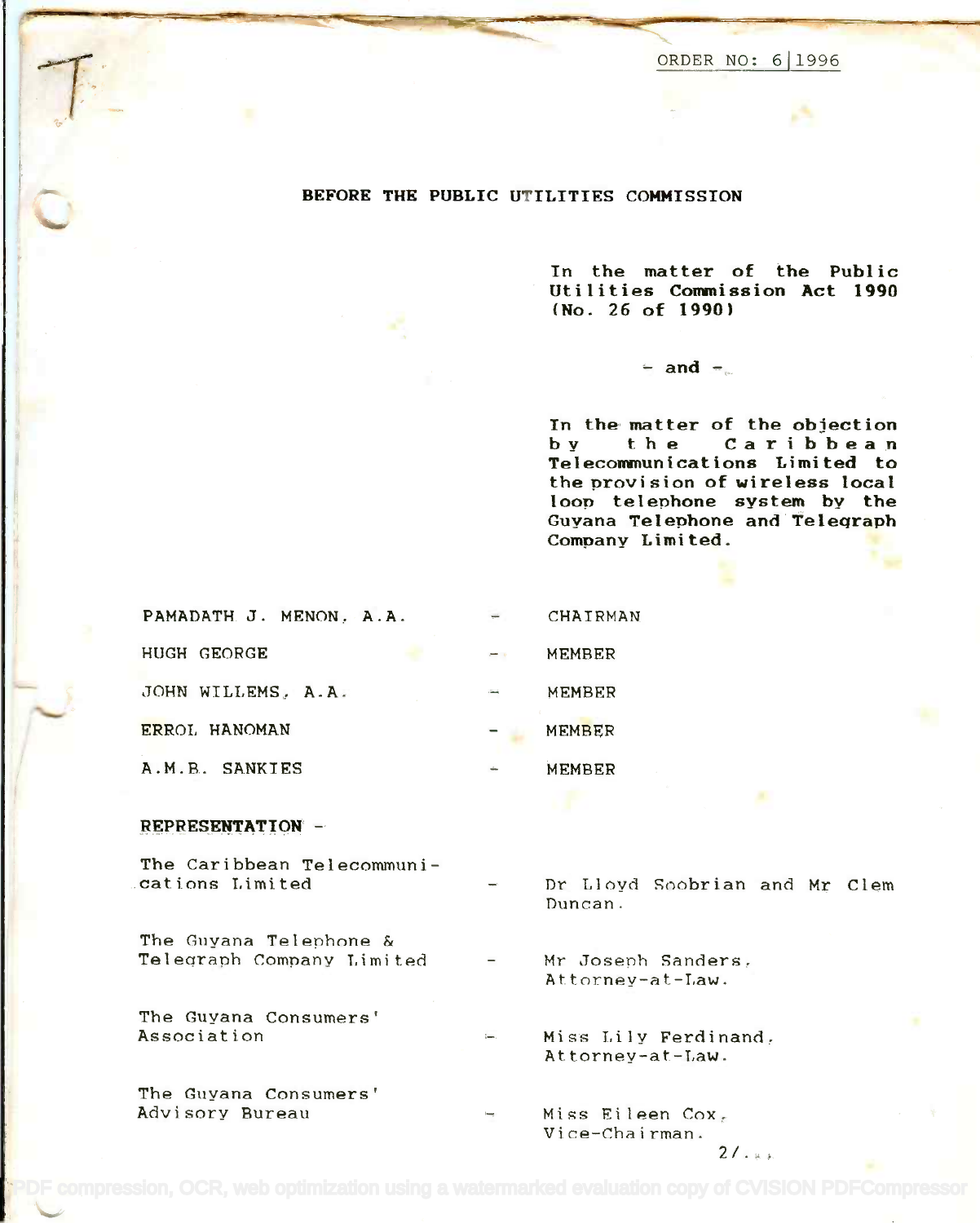## DECISION

 $\overline{P}_{\alpha}$ 

This matter was heard on the 14th November. 1996.

2. By letter dated 25th October, 1996. the Caribbean 2. By letter dated 25th October, 1996, the Caribbean Telecommunications Limited ("CTL") has objected to the provision of wireless local loop telephone system by the Guyana Telephone and wireless local loop telephone system by the Guyana Telephone and Telegraph Company Limited ("GT&T"). However, Dr <mark>So</mark>obrian, who represented CTL, admitted that in the case of wireless local loop represented CTL, admitted that in the case of wireless local loop telephone system the message is conveyed by means of radio telephone system the messaqe is conveyed by means of radio frequency and that if the Government allocates a person a radio frequency and that if the Government allocates a nerson a radio frequency and allows him to operate a <mark>ra</mark>dio telephone, he can operate a wireless local loop telephone system. operate a wireless local loop telephone system.

3. In the light of the above concession, and the provisions of 3. In the liqht of the above concession, and the provisions of Annexure E of the Agreement dated 18th June, 1990, between the Government of Guyana and the Atlantic Tele-Network Inc., and the Government of Guyana and the Atlantic Tele-Network Inc., and the Licence dated 19th December, 1990, granted to GT&T under the Telecommunications Act 1990 (No. 28 of 19901, it is clear that GT&T Telecomnunications Act 1990 (No. 28 of 1990), it is clear that GT&T is entitled to provide telephone service by wireless local loop is entitled to provide telephone service by wireless Incal loop system. system.

#### ORDER

A M

In view of the above, the objection raised by CTL is rejected.

 $3/\sqrt{2}$